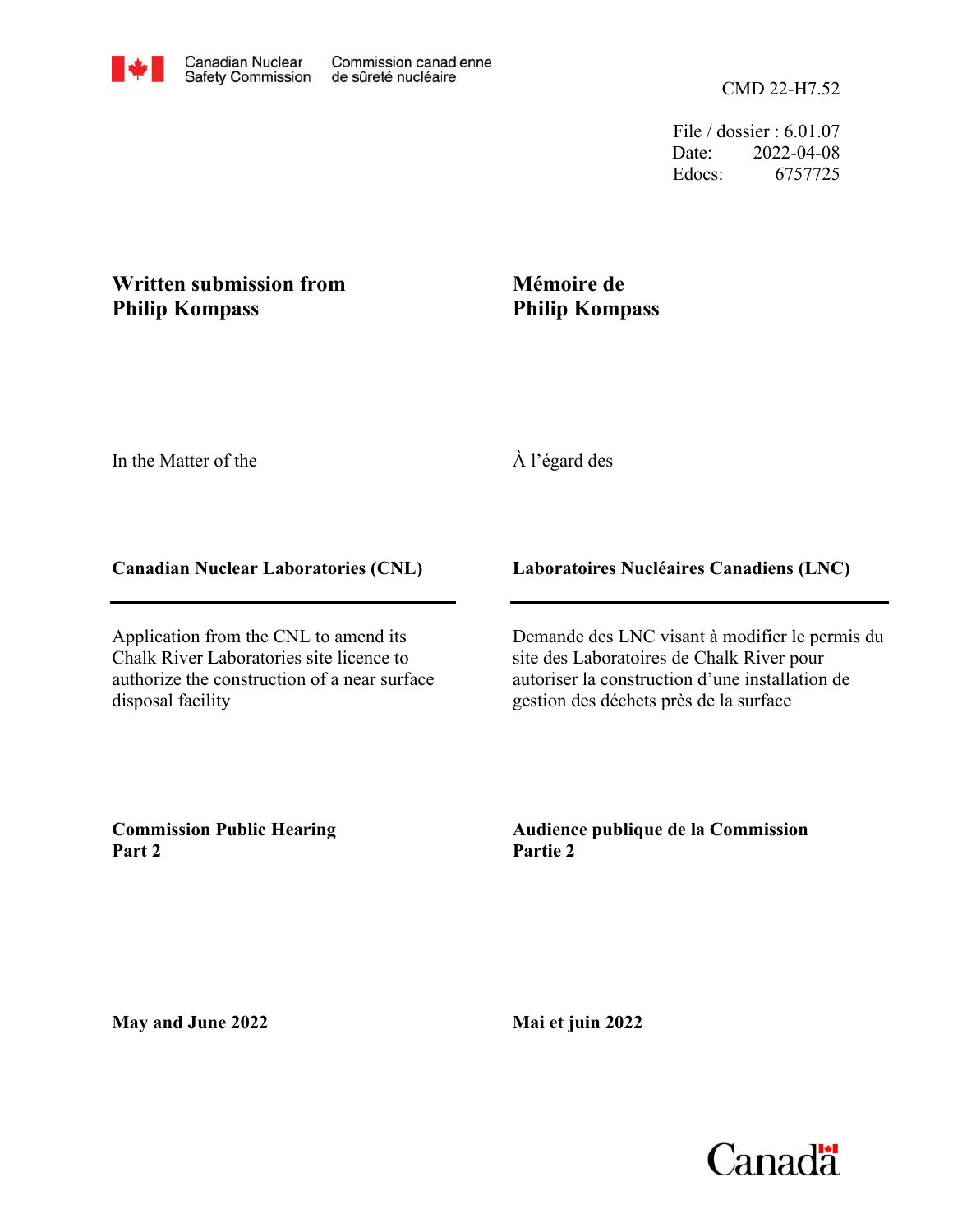Senior Tribunal Officer, Secretariat Canadian Nuclear Safety Commission 280 Slater Street P.O. Box 1046, Station B Ottawa, Ontario K1P 5S9

2022 April 8

#### Subject: Canadian Nuclear Laboratories' application to amend its Chalk River Laboratories site licence to authorize the construction of a near surface disposal facility IAA Reference Number: 80122

Dear Secretariat:

#### Good day.

I appreciate you providing the public the opportunity to intervene in the nuclear facility licencing process. Please accept this letter of support for Canadian Nuclear Laboratories' application to build a Near Surface Disposal Facility at Chalk River Laboratories (IAA Reference Number: 80122).

My name is Philip Kompass. I am a long-time resident of the Ottawa Valley, with a home near the Ottawa and Petawawa Rivers in the Town of Petawawa. I am a husband and father to three children. I am employed by Canadian Nuclear Laboratories, and have served in the Corporate Communications department at the Chalk River Laboratories for the past 16 years.

To ensure I am being fully transparent, while I may have indirectly supported communications and engagement activities about the NSDF project on occasion, this project has never been part of my primary work portfolio.

Chalk River Laboratories plays an important role in Canada's science infrastructure. It is a hub of science that directly contributes to the health of our environment, advances sustainable energy solutions for the future, and serves to inspire and develop the next generation of Canadian scientists. This work is essential and must continue as we tackle the challenges of today and tomorrow.

It is my view that the NSDF facility is the right solution - the responsible solution – to safely address the low-level legacy wastes currently present at the site, as well as those that will be generated through the continued operation of the campus into the future.

I am not a scientist or engineer. I do not profess to hold any significant technical aptitude in waste management or nuclear science, but given my years of experience working in the nuclear sector, I feel I have an above-average knowledge of nuclear issues. In a corresponding fashion, given my time spent in communications and public relations, I have an above-average understanding of the challenges related to engagement with the public on nuclear issues.

It is along these themes that I have elected to submit my intervention regarding the Near Surface Disposal Facility proposed for the Chalk River Laboratories site.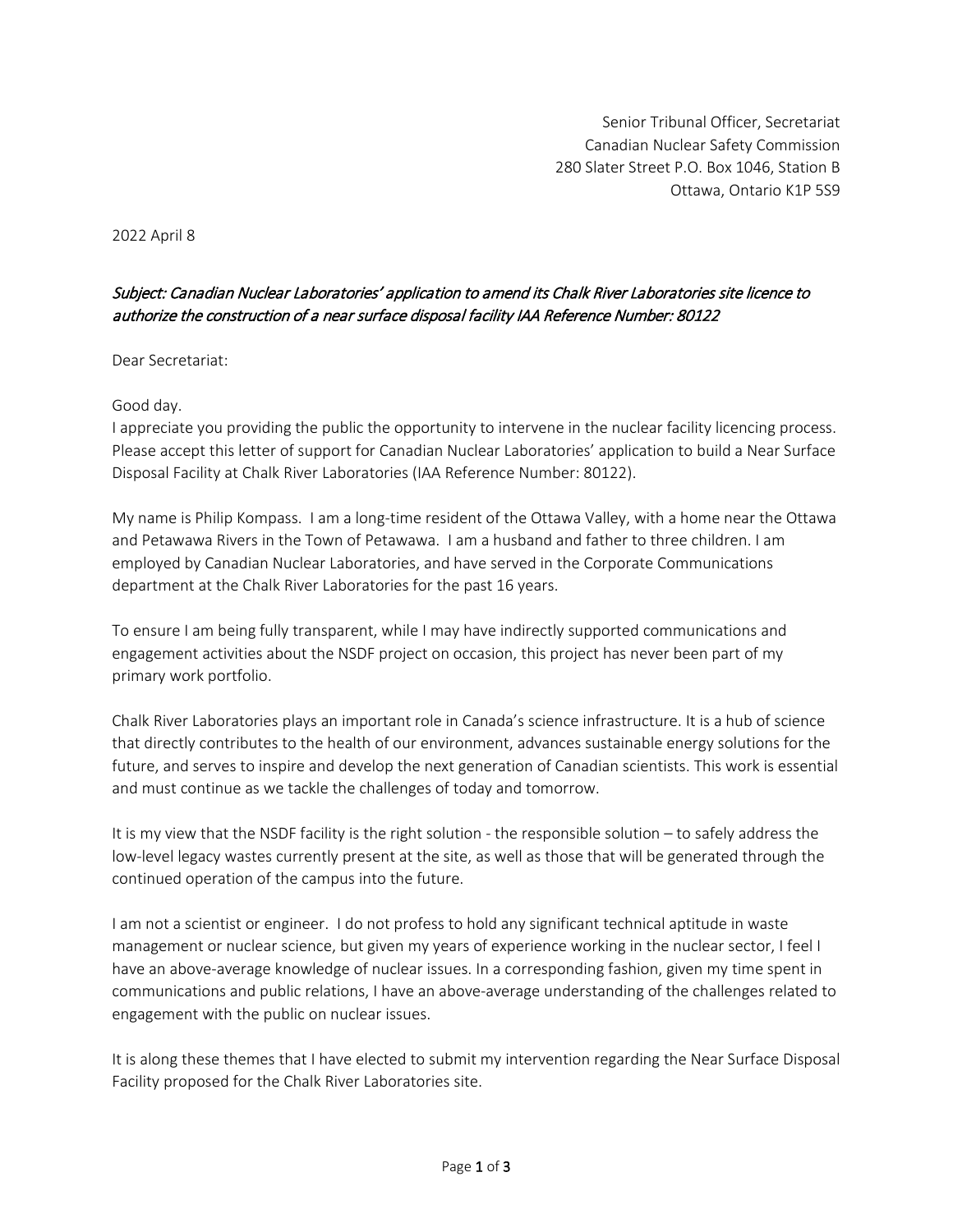As you may well appreciate, nuclear in general is a polarizing topic; you will find a vocal minority in opposition to nuclear-related projects, a vocal minority in strong support, and a large majority of whom tend to hold a neutral position. Perhaps as testament to AECL and CNL's ongoing care and attention, many residents in our local communities were not aware of the need for a facility such as the NSDF. This neutral majority is not interested in nuclear waste management and has no desire to 'tune in' despite the efforts of all parties. There was never any need to be concerned, as the environmental remediation teams have been responsibly managing these waste and environmental issues. Stakeholder engagement is a difficult task at the best of time. Getting the attention of a busy public is never easy, let alone maintaining that attention for years as the project advances, on a solution to a problem they didn't know existed.

Communications and outreach regarding the Near Surface Disposal Facility began roughly six years ago. Over that time I have personally watched the teams within AECL and CNL work very hard, even prior to the launch of the environmental assessment (EA) process, to ensure that local residents and interested stakeholders have had an opportunity to learn about the project, ask questions, and build their knowledge and understanding about every potential component of the NSDF. From the early days explaining the need for a solution, right through to the thousands of pages of technical details analyzed in countless documents, the team has remained positive, open and proactive in seeking to engage with anyone with an interest.

The communications teams at CNL have left no stone unturned, and no opportunity behind in their efforts to connect with the public on this project. From countless in-person information sessions in communities across the Ottawa Valley and beyond, to individual one-on-one meetings with any individual with questions or concerns. Does the member of the public work through the day? The team introduced a series of evening webinars. Is the daytime more convenient? Breakfast and lunch sessions were scheduled. Want to engage on your own time? The website was built and maintained, with comprehensive documents (at a range of technical levels) as well as video recordings to delve into the details. The team stood behind tables at the mall, set up signage in community halls, put up posters, lawn signs and billboards, ran ads in the local paper, mailed out inserts, built and maintained email lists, attended citizens groups, council meetings, media inquiries, site walk downs … and much, much more.

Overall, I believe the CNL team explored every reasonable avenue to create opportunities for engagement with residents from as far away as Quebec City, Montreal, Ottawa, St Lawrence Region, and of course, closer to home in the Upper Ottawa Valley.

With the onset of the COVID-19 pandemic, CNL's Stakeholder Relations group was again challenged to find ways to make themselves available, and ensure that information about the NSDF project was reaching the public. The team didn't miss a beat, immediately pivoting to online and digital solutions. The frequency of the webinars, which were broadcast in both official languages and featured question and answer portions, increased. The team launched 'virtual visitor centres' to make the project even more accessible; these included 'chat support' from the subject matter experts. Social media posts increased, as did other forms of digital engagement. As the licencing drew closer, the team made individual efforts to connect directly with critics and concerned citizens to ensure that the facts were being provided, and questions being answered.